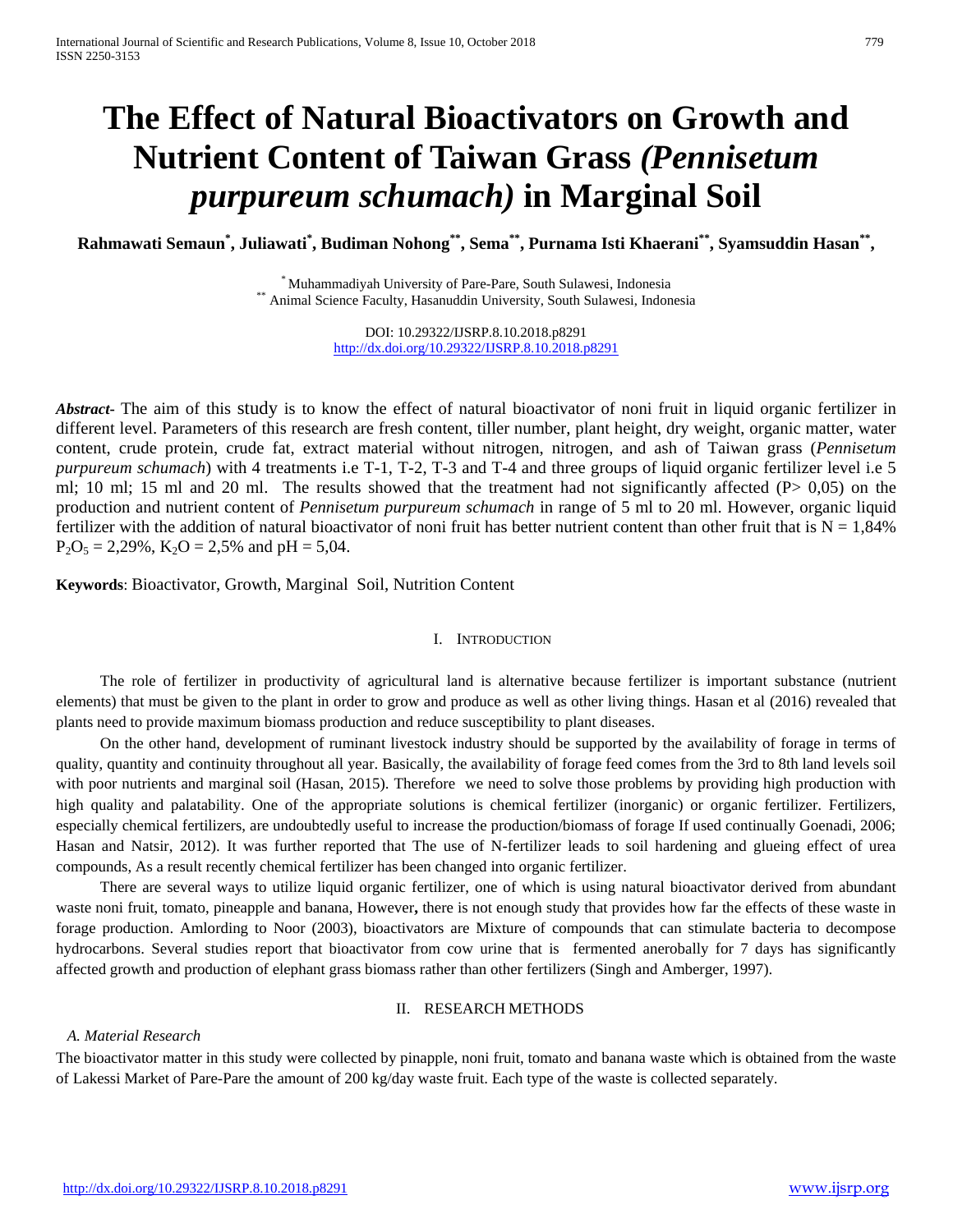# *B. Sample Preparation and Collection*

Each bioactivator matter was put into prepared fermented tube bucket (volume of 15 litres). 400 millilitres of molasses and 10 litre cattle urine were added and homogenized anaerobically. After that, all matters were fermented for 1 week. Add 1 litre of  $H_2O$  into the liquid fertilizer produced before being sprayed to experimental plants.

# *C. Site Description*

Field research was conducted in Field Laboratory at Muhammadiyah University of Pare-Pare on marginal soil. Land used is 5000 m<sup>2</sup> In large which was that divided by 12 plots sized 10 x5 meter/plot. The land was processed by hoe, that was rested for 1 week before planting so that with the aim that the mineralization process of organic materials could work quickly. The type of grass used to test liquid organic fertilizer is *Pennisetum purpureum schumach*. Plant material used is 3 segments of cuttings, 20 cuttings were planted on each plot each plot planted 20 cuttings with spacing of 50 x 50 cm.

# *D. Statistical Analysis*

The fieldwork was designed by using a randomized block design (RBD), four (4) treatments, T-1, T-2, T-3 and T-4 with three (3) groups with liquid organic fertilizer levels; are 5 ml; 10 ml; 15 ml and 20 ml and was assessed by using SPPS 16

## *E. Research Parameters*

Fresh weight, number of tillers, plant height, dry weight, organic matter, water content, crude protein, crude fat, extract material without nitrogen, nitrogen, ash, Ca and P

### III. RESULTS AND DISCUSSION

## *A. Nutrients of Natural Bioactivator*

The average nutrient content of each natural bioactivator extraction is presented in figure 1. Figure 1. The average nutrient content of of natural bioactivators



Description: The Influence is very significant  $(P < 0.01)$ .

 $P1 = Tomato + Cow$  urine.  $P2 = Noni + Cow$  urine.

 $P3 = \text{Pineapple} + \text{Cow urine.}$   $P4 = \text{Banana peel} + \text{Cow urine.}$ 

Analysis of variance indicated that the type of natural biactivator had significantly affected  $(P < 0.01)$  on C-Organic, Nitrogen, C/N,  $P_2O_5$ ,  $K_2O$ , and pH. The best nutrient content (Figure 1) is presented in the treatment of P2 among all treatments. This is caused by material contained in the fruit used as the bioactivator, in which the Noni fruit contains nutrients and high nutritional value two of which are nitrogen and protein. Waites et al revealed that (2001) biactivators contain scopoletin, routine, polysamlharide, ascorbic acid, β-carotene, I-arginine, proxironin, proxeroninase, iridoid, asperolusid, antidiable iridoid, fatty acids, calcium, vitamin B, amino acids, glycosides and glucose. In addition, Potterat and Hamburger (2007) stated that the extract of noni fruit contains calcium, sodium, potassium, nitrogen, protein, fat, carbohydrate and high calories.

# *B. Dry Matter Ingredients*

Average contents of dry matter of *Pennisetum purpureum schumach* that were given Bioactivators is presented in figure 2: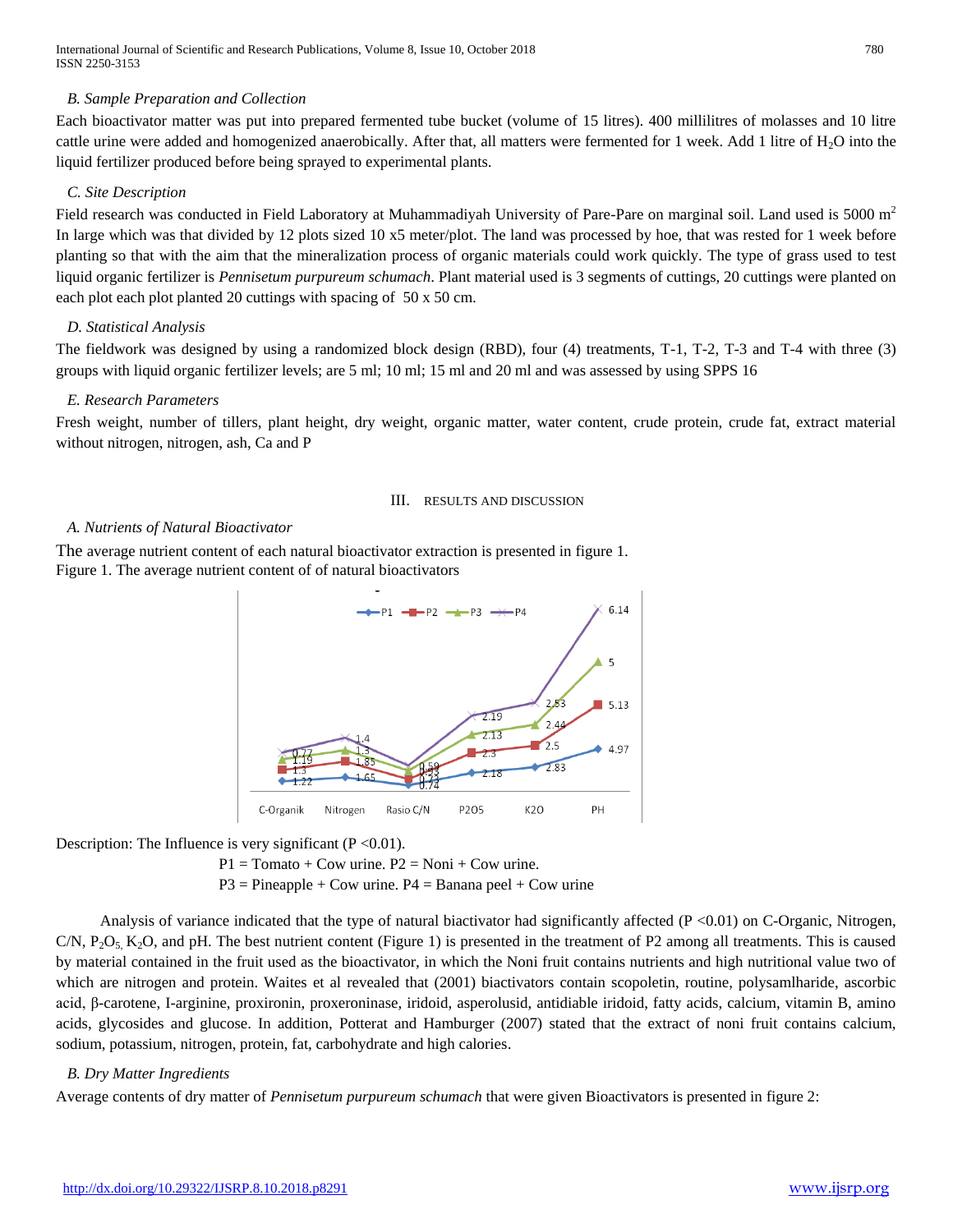



Description: Significant effect ( $P < 0.05$ )

K1T1-4 = 95% *Pennisetum purpureum schumach* + 5% concentrate + Liquid organic fertilizer 5, 10, 15 and 20 ml K2T1-4 = 90% *Pennisetum purpureum schumach* + 10% concentrate + Liquid organic fertilizer 5, 10, 15 and 20 ml K3T1-4 = 85% *Pennisetum purpureum schumach* + 15% concentrate + Liquid organic fertilizer 5, 10, 15 and 20 ml

Analysis of variance showed that the use of bioactivator in *Pennisetum purpureum schumach* had significantly affected (P <0.05) content of dry matter of *Pennisetum purpureum schumach*. Figure 2 showed that the K2T1-4 treatment has the highest content of dry matter. K2T1-4 treatment has high content of dry matter because both the material used in bioactivator as liquid fertilizer and the content of dry matter of *Pennisetum purpureum schumach* have high dry matter content. A study conducted by Safatri (2015) indicates the same result, suggesting that There is an increase of dry matter in *Pennisetum purpureum schumach* that used liquid organic fertilizers, obtained at treatment level of 400 gr natural bioactivator of noni skin.

### *C. Forage Production*

The average forage production given a natural bioactivator of noni fruit waste in liquid fertilizer to *Pennisetum purpureum schumach* production is presented in figure 3

Figure 3. Average number of Tillers, Fresh Weight and dry Weight of *Pennisetum purpureum schumach*



The effect is not significantly different due to the availability of N, P and K elements required by the plant for growth in nearly equal amounts (T1) 5 ml, (T2) 10 ml, (T3) 15 ml and (T4) 20 ml. Nutrient analysis contained in liquid fertilizer with natural bioactivator of noni fruit waste is 1.84% N total; 2.29% P2O5 and 2.5% K2O respectively. Applying the liquid fertilizer 2 times in seven days has not been able to increase *Pennisetum purpureum schumach*. While the availability of soil nutrients greatly affect the growth of *Pennisetum purpureum*. Kavanova and Glozer (2004) stated that the optimal supply of nutrients especially nitrogen (N), phosphorus (P), and potassium (K) in the soil for plants can increase crop production. The presence of N is enough to enlargement and prolongation of plant cells that affect the growth of plants while the phosphor is an element of preparation of cell nuclei and is very important in the process of cell division that will amlelerate plant growth.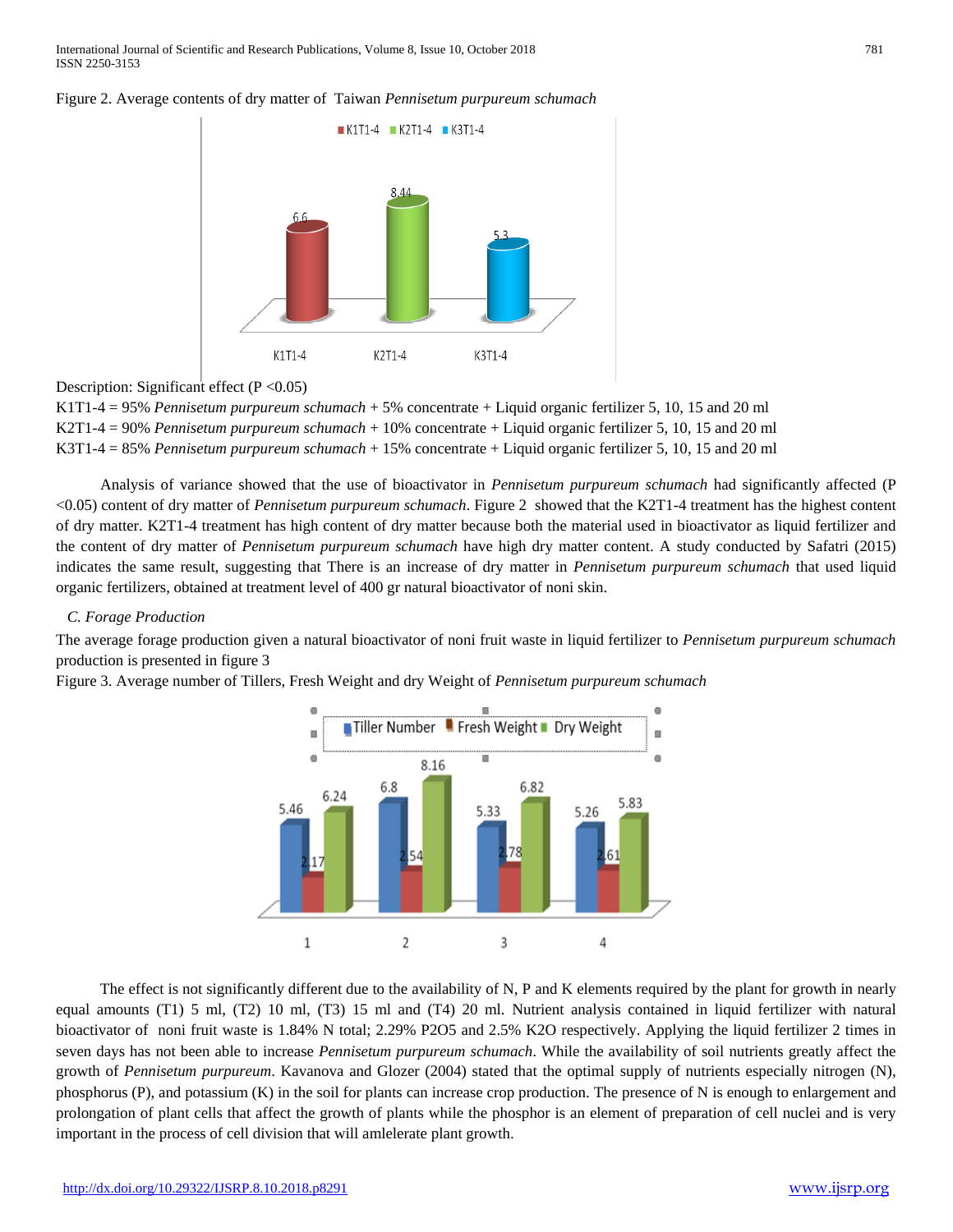International Journal of Scientific and Research Publications, Volume 8, Issue 10, October 2018 782 ISSN 2250-3153

Fresh grass-weight production of *Pennisetum purpureum schumach* had not significantly affected on each treatment level. It is known that the production is caused by the increase in plant height and number of seedlings in plant height and number of seedlings. The production of this plant is strongly influenced by the absorption of nutrients. Although not significantly different, the 5 ml (T3) treatment had the highest fresh weight production compared with T1, T2 and T4 treatments. This difference omlured because by the treatment of liquid fertilizer contains a number of nutritional elements that can be utilized by *Pennisetum purpureum schumach* o produce fresh weight. Onyeonagu and Asieghbu. (2012) stated that fertilization can increase the production of fresh weight of a plant because fertilization means adding food substances to plants that are useful for the growth of itself.

The dry weight of the plant is a reflection of the quality of the plant. No water is contaned in dry weight and there are only protein, fat and carbohydrates.. In Figure 1, there was no significant difference (P> 0.05) to dry matter content. Flores et al (2005) stated that *Pennisetum purpureum schumach* will grow well if desired conditions are met such as soil fertility, water sources and climate. However, it cannot be guaranteed that more doses given to the plant will further increase the growth of plant.

### *D. Nutrition Content*

The data of natural bioactivator utilization of Noni fruit waste in liquid fertilizer to crude protein, crude fat, coarse fiber, extract material without nitrogen, and ash *Pennisetum purpureum schumach* is presented in Figure 4

Figure 4. The average of ash, crude protein, crude fat, crude fiber and extract material without nitrogen



Figure 4 shows no significant difference Which is caused by the availability of elements N, P and K required by plants for growth in almost the same amount. One of the causes is the dose given in each treatment has not been able to produce optimal nutritional value. Lestienne et al (2006). stated that the provision of fertilizers containing N elements will increase vegetative growth of plants, which can also encourage metabolism of other elements such as P and K vice versa. Complete and balanced liquid fertilizers can increase plant growth and production activities well. Elements N, P and K are closely related to plant growth, since N, P and K serve to stimulate overall plant growth. The main role of nitrogen for plants is to stimulate overall plant growth, especially stems, branches and leaves. It also plays an important role in the formation of forages that are useful in the process of photosynthesis, forming proteins, fats, and various other organic compounds.

Rough protein content of *Pennisetum purpureum schumach* showed no difference (P> 0.05) from crude protein content. The average of grain protein content of *Pennisetum purpureum schumach* at each treatment ranged from 9.88% to 10.64% the lowest average is obtained in Taiwan grass treatment (T4) while the highest one is obtained in Taiwan treatment grass (T1) The difference omlured because the availability of nutrients given is still lacking so that the needs of the plants are not met properly. Amlording to Minson (1990), the content and composition of crude protein in forage is influenced by the availability of nitrogen in the soil, the result can inhibit the process of synthesis in plants. The content of N organic liquid fertilizer cannot be completely converted into amino acids to be assimilated into ammonium. The role of N for plants is very large because N is one of the elements of crude protein formation. Tisdale et al (1990) stated that the better the vegetative growth of a plant, the higher the production and nutrient content of the plant. The low nutrient element in the soil will cause less optimal plant growth.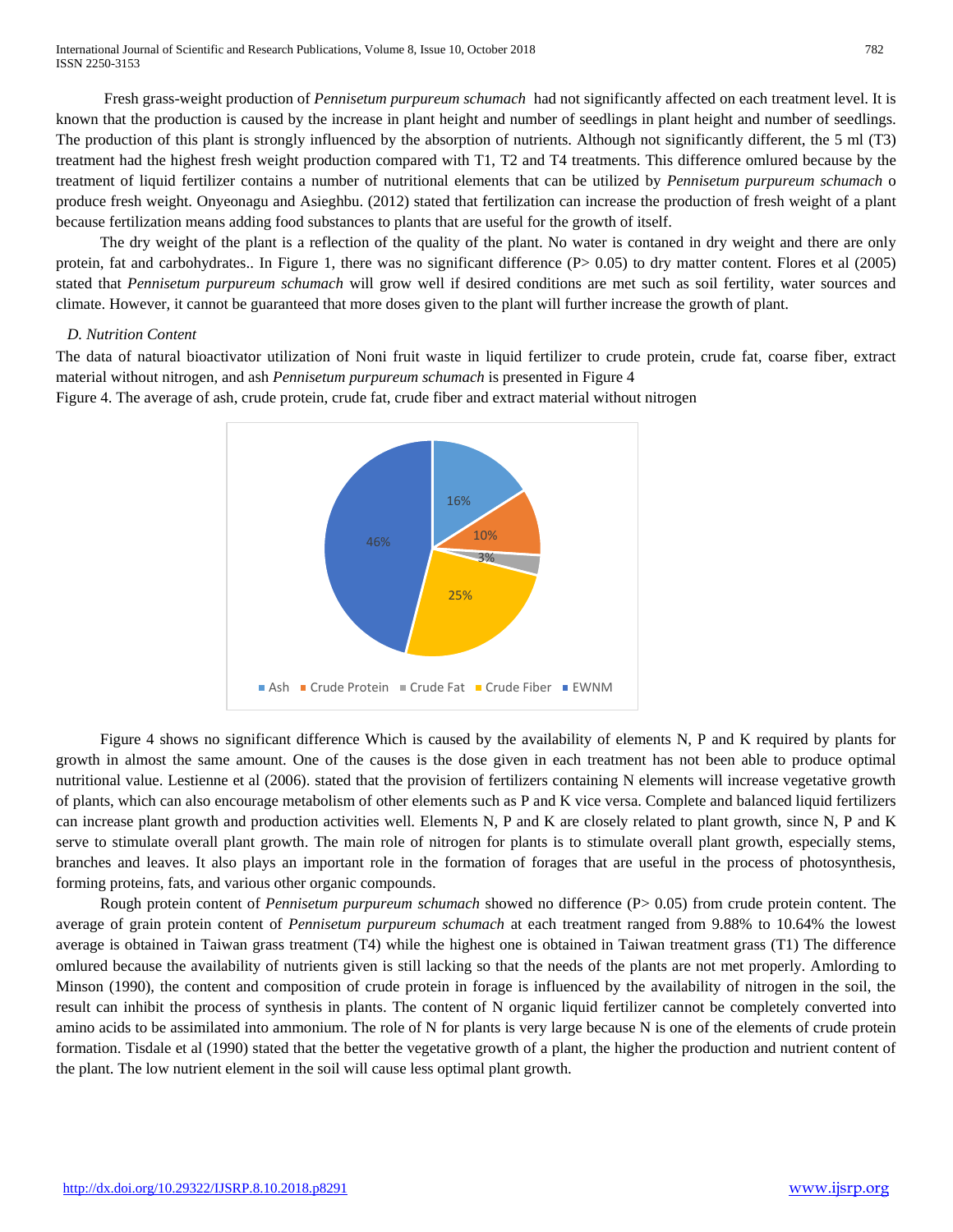International Journal of Scientific and Research Publications, Volume 8, Issue 10, October 2018 783 ISSN 2250-3153

#### IV. CONCLUSION

Adding biactivator of noni fruit in liquid fertilizer can improve nutrient content more than oter fruits until  $N = 1,84\%$  P2O5 = 2,29%, K2O = 2,5% and  $pH = 5.04$ .

Giving liquid fertilizer in the range of 5 ml to 20 ml has not been able to give effect the production and nutritional content of *Pennisetum purpureum schumach***.**

#### ACKNOWLEDGMENT

The authors express their gratitude to the Directorate of Research and Community Service, Ministry of Research, Technology and Higher Education of the Republic of Indonesia through research scheme of Inter-University Cooperation Research Grant. Our thanks go to the Rector and Chairman of LP2M Muhammadiyah Pare-Pare University

#### **REFERENCES**

Flores. J.A., J.E. Moore, and L.E. Sollesberg. 2005. Determinants of forage quality in Pensacola bahiagrass and Mott elephant grass. Journal of Animal Science, Dep Of Animal Science, Univ Of Florida, (71) : 1606-1614.

Hasan, S., and A. Natsir. 2012. Changes in Chemical and Physical Conditions of marginal soil Planted With Three Strata Forage System. Makassar: Research Institute of Hasanuddin University Research Bulletin Unhas Vol. XI 1996.

Hasan, S. 2015. Forage of Tropical Feed. , Bogor: Publisher IPB Press. Kampus IPB Taman Kencana Bogor.

Hasan, S., A.Natsir., A. Ako., A. Purnama & Y. Ishii. 2016. Evaluation of Tropical Grasses on Mine Revegetation for Herbage Supply to Bali Cattle in Sorowako, South Sulawesi, Indonesia. OnLine Journal of Biological Sciences 2016. 16 (2): 102.106. DOI: 10.3844 / ojbsci.2016.102.106.

Kavanova, M. & V. Glozer. 2004. The Use of Internal Nitrogen Stores in the Rhizomatous Grass Calamagrostis Epigejos During Regrowth After Defoliation. *Annuals of Botany*, 95 (3):457-463.

Lestienne, F., B.Thornton & F. Gastal. 2006. Impect of defoliation intensity and frequency on N uptake and mobilization in Lolium parenre. *Journal of Experimental Botany*. 57(4):997-1006.

Minson, D.J 1990.*The Chemical Composition and. Nutritive Value Of Tropical Grasses, In: P.J. Skerman And F. Riveros. Tropical Grassess. FAO Plant Production and Protection*. Series No. 23. FAO, Rome.

Noor, A. R., and Elma, M. 2016. Making Organic Fertilizer Liquid From Household Organic Waste With Addition of EM4 Bioactivators (Effective Microorganisms). Journal of Conversion, Volume 5 No.2.

Onyeonagu, C. C & J.E. Asieghbu. 2012. Effects of Cutting Frequency and Nitrogen Fertilizer Application on Yield, Proportion of Crop Fractions and Leaf to Stem Ratio in Guinea Grass (*Panicum maximum*). Departmen of Crop Science. *African Journal of Agricultural Research*. 7 (21), pp 3217-3225.

Potterat, O and Hamburger M. 2007. Morinda citrifolia (Noni) fruit--phytochemistry, pharmacology, safety. Planta Med. Mar;73(3):191-9

Waites, M.J., Morgan, N.L., Rockey, J.S., and Gary Higton (2001). "Industrial Microbiology", An Introduction. USA: Blackwell science.

Singh, C.P., A. Amberger. 1997. Organic acids and phosphorus solubilization in straw composted with rock phosphate. Journal Bioresource Technology. 63:13-16.

Seseray. D. Y, Santoso. B, dam Leitoo. M.N.2013. Production of Elephant Grass (*Pennisetum purpureum schumach*) Given Fertilizer N, P and with Dosages 0, 50 and 100% in 45 Days Devolation. Journal of Animal Science. 11 (1): 49-55.

Tisdale, S., Nelson, W.L., Beaton, J.D. 1990. Soil fertility and fertilizer. Ed ke-4. New York: McMillan Publ.